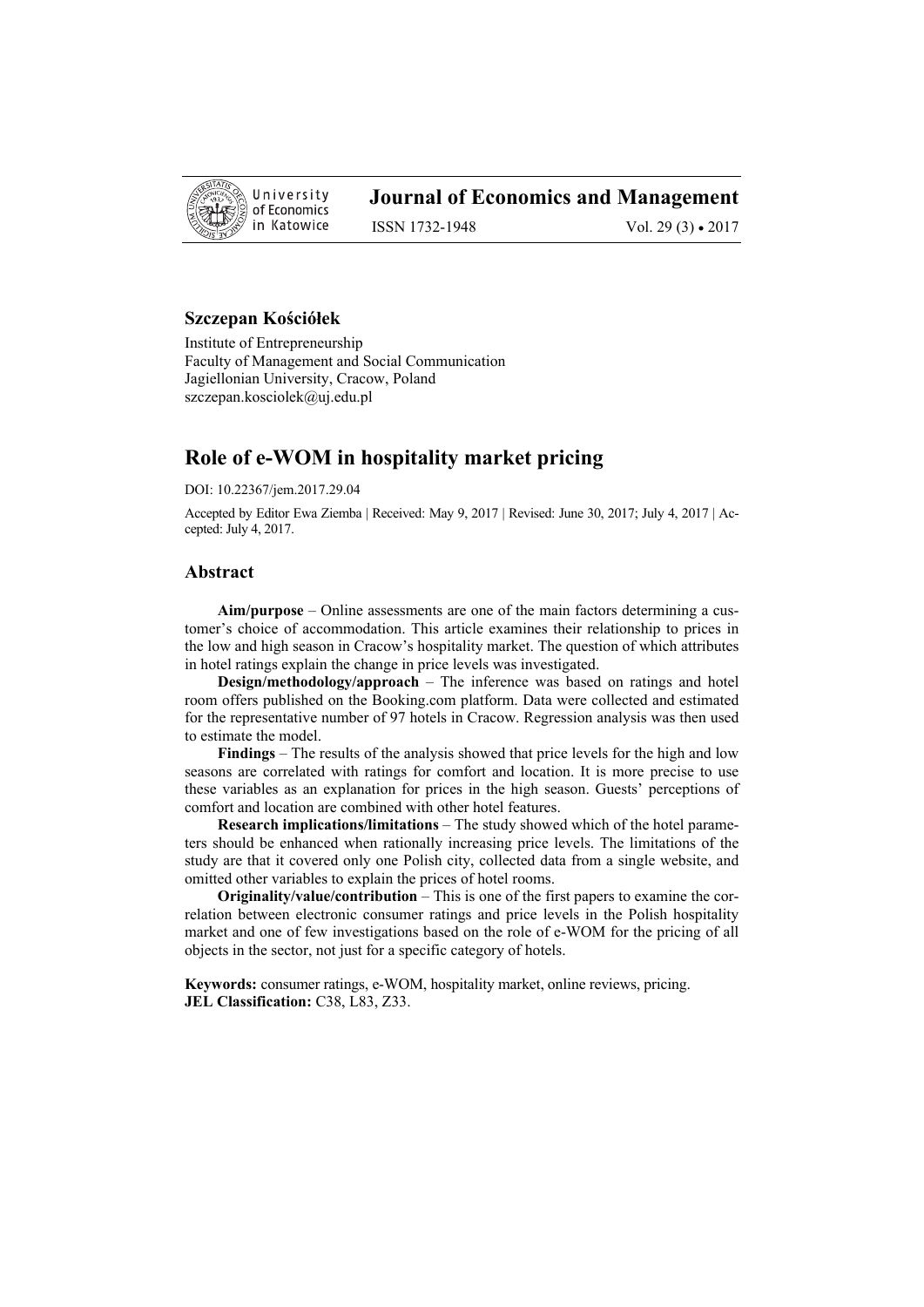#### **1. Introduction**

Direct, informal communication is a very effective method for encouraging a client to consume a product [Arndt 1967; Westbrook 1987]. Not surprisingly, word-of-mouth marketing (WOM) has rapidly moved to the virtual world along with the development of the Internet, which is a quick and convenient space where consumers can exchange information [Nielsen Company 2014]. The need for people to share their opinions about products can be seen from the number of specialized portals and mobile applications dedicated to reviewing goods and services (e.g., Tripadvisor.com), as well as expanded pages devoted to ratings and comments offered by the suppliers of goods (Amazon.com) and services (Booking.com).

When it comes to tourism, consumers mainly share information associated with the hotel industry and use it to make decisions concerning accommodation [Gretzel & Yoo 2008]. Online reviews are perceived by potential customers as being authentic, trustworthy, and helpful [Li  $&$  Hitt 2008], thus influencing their market choices [Park, Lee & Han 2007; Ye et al. 2011; Mauri & Minazzi 2013]. Most of the previous studies were concerned with a certain segment of the market. Not many investigations have researched the impact that these reviews have on hotel room prices [e.g., Zhang, Ye & Law 2011; Öğüt & Onur Taş 2012]. According to the author's knowledge, none of them contain a complete comparison of the high and low seasons. Therefore, the lack of examinations of the role of e-WOM in hospitality market pricing can be noted, especially for the Polish market.

Hence, the aim of this study was to identify which attributes of hotels (the subject of electronic word of mouth  $-e-WOM$ ) affect the level of room prices in Cracow. The study shows the relationship between these elements during the low and high seasons and demonstrates which characteristics of hotels are perceived similarly by visitors. The strength and direction of consumer ratings in connection with hotel room prices were tested with multiple regression analysis using an ordinary least squares method (OLS). Consumer ratings were taken from the platform Booking.com. The research sample included 97 hotels, which is the representative research group (according to the quantitative calculations).

The survey results allowed for the identification of elements that should be improved in order to maximize online consumer ratings; the results also provided information about why some elements of a facility may receive customer evaluations below their actual quality. In addition, the features assessed using the platform Booking.com that significantly affect the price levels of accommodation services in the low and high seasons were identified.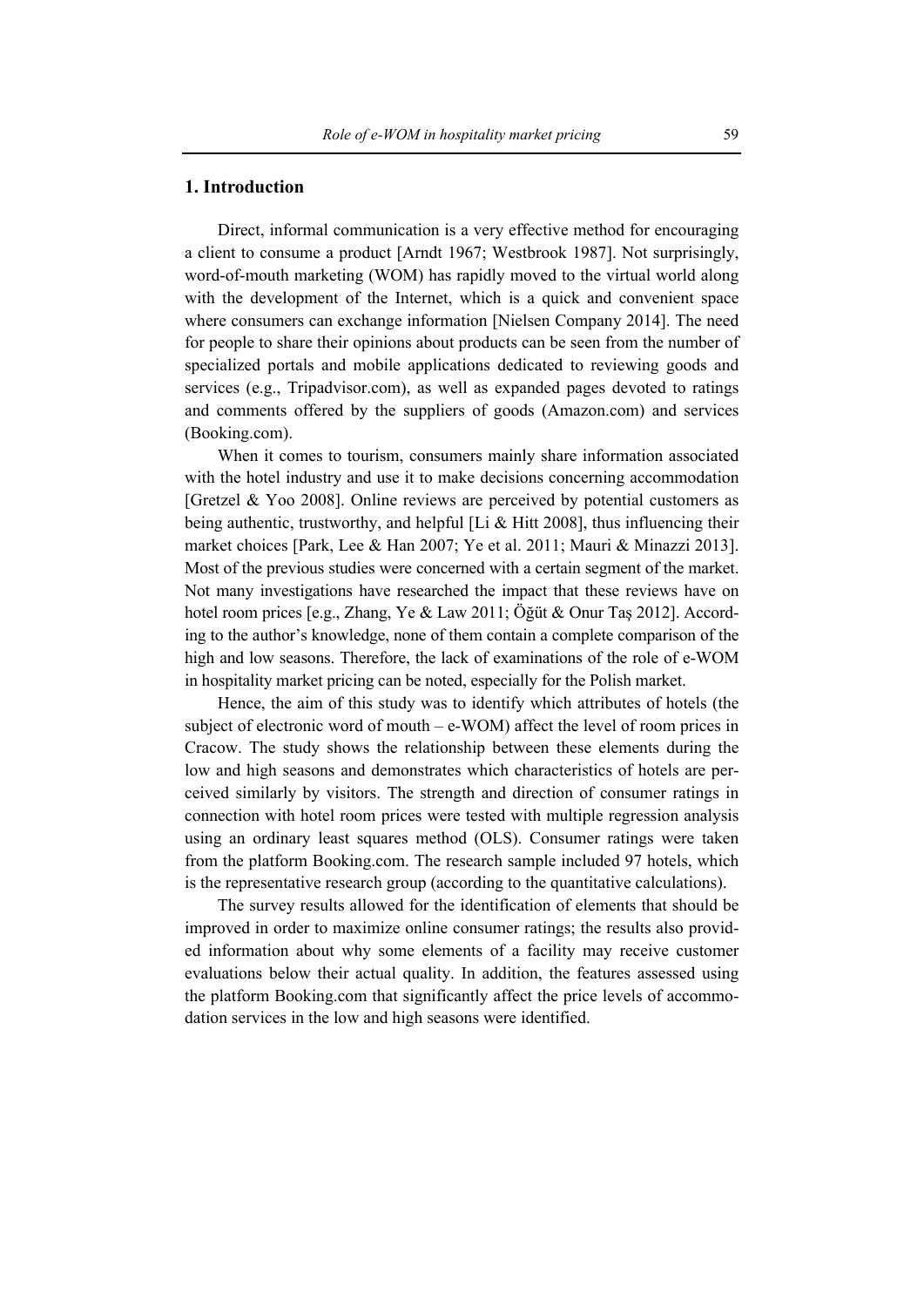The elaboration is divided into five sections. The first one contains a literature review of the role of e-WOM and determinants of hotel room prices. In the second part, the methodology of the survey, including the aim of the study, sample, and statistical method, is presented. The third part consists of the survey results, which are discussed in the fourth section. The article concludes with practical tips for managing hotel facilities.

#### **2. Literature review**

### **2.1. e-WOM in tourism**

The concept of word of mouth (WOM), which assumes a higher efficiency of informal personal communication over traditional forms of advertising, has been around since the 1960s [Arndt 1967]. Over time, an understanding of this concept has evolved and has ceased to signify only a verbal message; it now encompasses all forms of communication between clients [Westbrook 1987]. The Internet revolution and further rapid growth of social media have allowed more and more customers to look for recommendations about products on the web. The growing importance of virtual opinions is confirmed by research published by the Nielsen Company [2014]. According to this research, nearly 60% of consumers in developed countries base their purchasing decisions on information available on the Internet.

Westbrook [1987] pointed out that the formation of WOM has its source in the positive and negative feelings that create inner tension for the consumer. This emotion leads consumers to share their experiences about a product. Subsequent research on hospitality made by Ladhari and Michaud [2015] has shown that the critical part of these reviews has more influence on the purchasing decisions of customers. In addition, e-WOM can have a much more powerful impact than traditional WOM [Öğüt & Onur Taş 2012] as a result of its advantages in speed and ease of access to information, longer duration of accessibility, and a certain closeness of relationships without the pressure of personal contact [Mauri & Minazzi 2013]. Both of these forms of communication are distinguished by their scope, users' rate of reaction, information sources (which do not have to be a person known to the recipient), and convenience [Luo & Zhong 2015].

In the tourism sector, consumer opinions posted online are used primarily for decision-making when choosing accommodation [Gretzel & Yoo 2008]. Yacouel& Fleischer (2012) claimed that positive reviews posted by past guests on online travel agents (OTAs) like Booking.com play an important role in en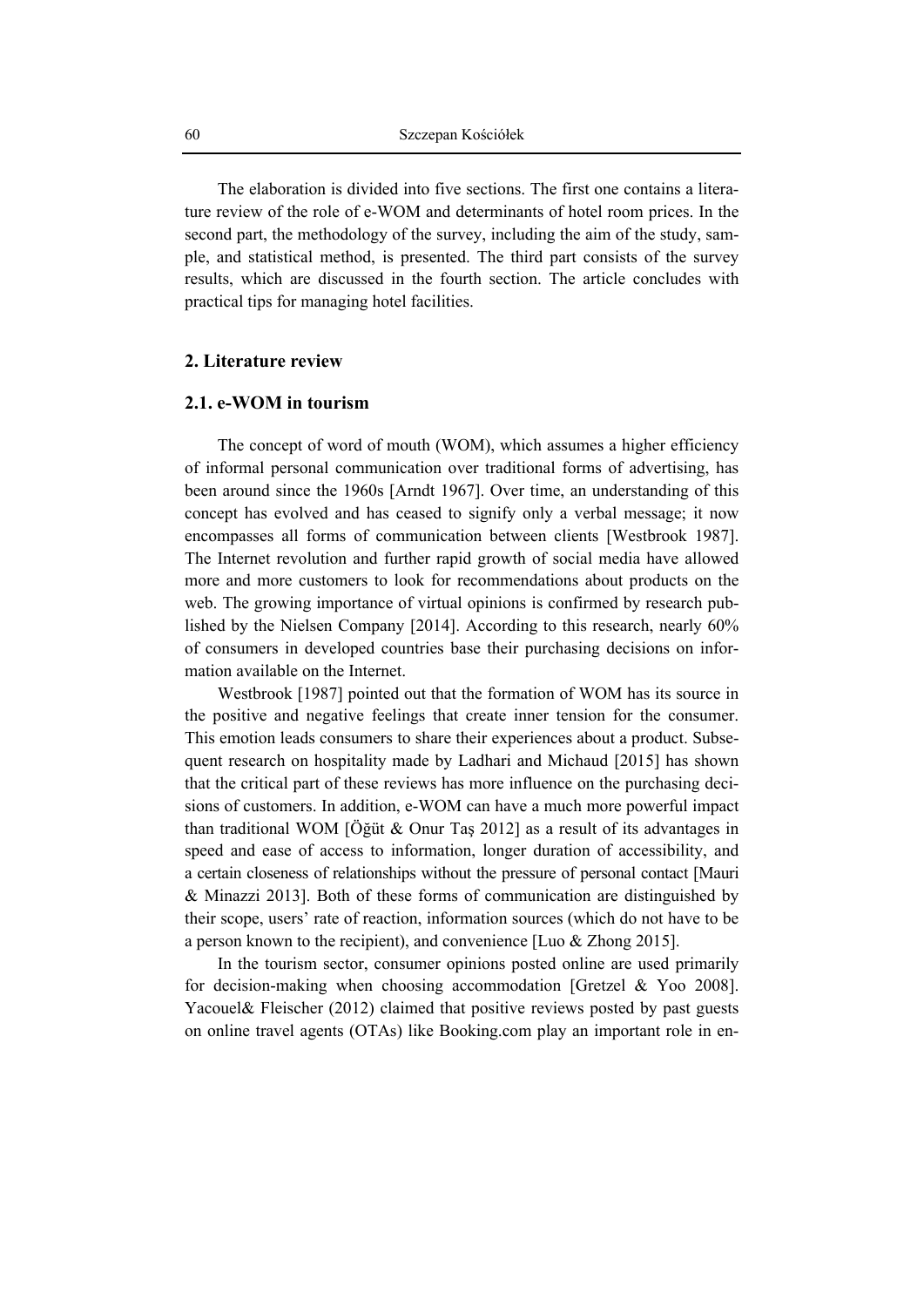hancing the image of hoteliers, which enables the generation of higher prices for hotels that hold a good reputation. Favorable opinions about the reserved facilities increase their popularity, the probability of additional bookings, and their market share [e.g., Park et al. 2007; Ye et al. 2011; Duverger 2013; Mauri & Minazzi 2013]. Öğüt & Onur Taş [2012] proved that assessment is also reflected in the price levels of rated hotels, and, according to studies by Kim, Lim & Brymer [2015], even in the financial condition of hotels.

Online reviews perform a double role. They provide information about products and services as well as a space for social recommendations [Park, Lee & Han 2007]. Portals that enable these recommendations are direct service providers (e.g., Booking.com) or specialized platforms (e.g., Tripadvisor.com). The effectiveness of both is similar: as Senecal & Nantel [2004] have evidenced, the type of website on which recommendations are placed does not affect the perception of their credibility (and thus customer purchasing decisions). Gretzel & Yoo [2008] have also shown that greater confidence in electronic content leads women to use e-WOM mainly for seeking entertainment at tourist destinations.

There is no consensus among researchers on how to treat standardized online assessment systems. For Duverger [2013], these are a form of general evaluation of services and should not be associated with e-WOM. Chatterjee [2001] presents a different point of view, suggesting that both reviews and assessments are the most common forms of e-WOM, and Kim, Lim & Brymer [2015] divide electronic opinions into two main parts: basic (evaluation) and additional (text argumentation). This paper presents the second approach, considering scalar evaluation to be in compliance with the assumptions of the concept of WOM from Westbrook's [1987] perspective, which is a form of communication containing generally unofficial messages sent by consumers for consumers.

## **2.2. Price determinants in the hospitality market**

Models of the study of determinants affecting the price of hotel rooms in the typology of Zhang, Ye & Law [2011] have been divided into three categories in terms of techniques and methods: consumer behavior, total analysis, and hedonistic analysis. Rosen's [1974] study consists of the theoretical background for the hedonistic theory of prices. The results of this type of research allow us to see which attributes of a product or service affect price levels and which have no influence on them. One of the first to use this method to identify the price determinants of hotel rooms was Hartman [1989]. He stated that price levels can be described using standardized variables, showing that participants of business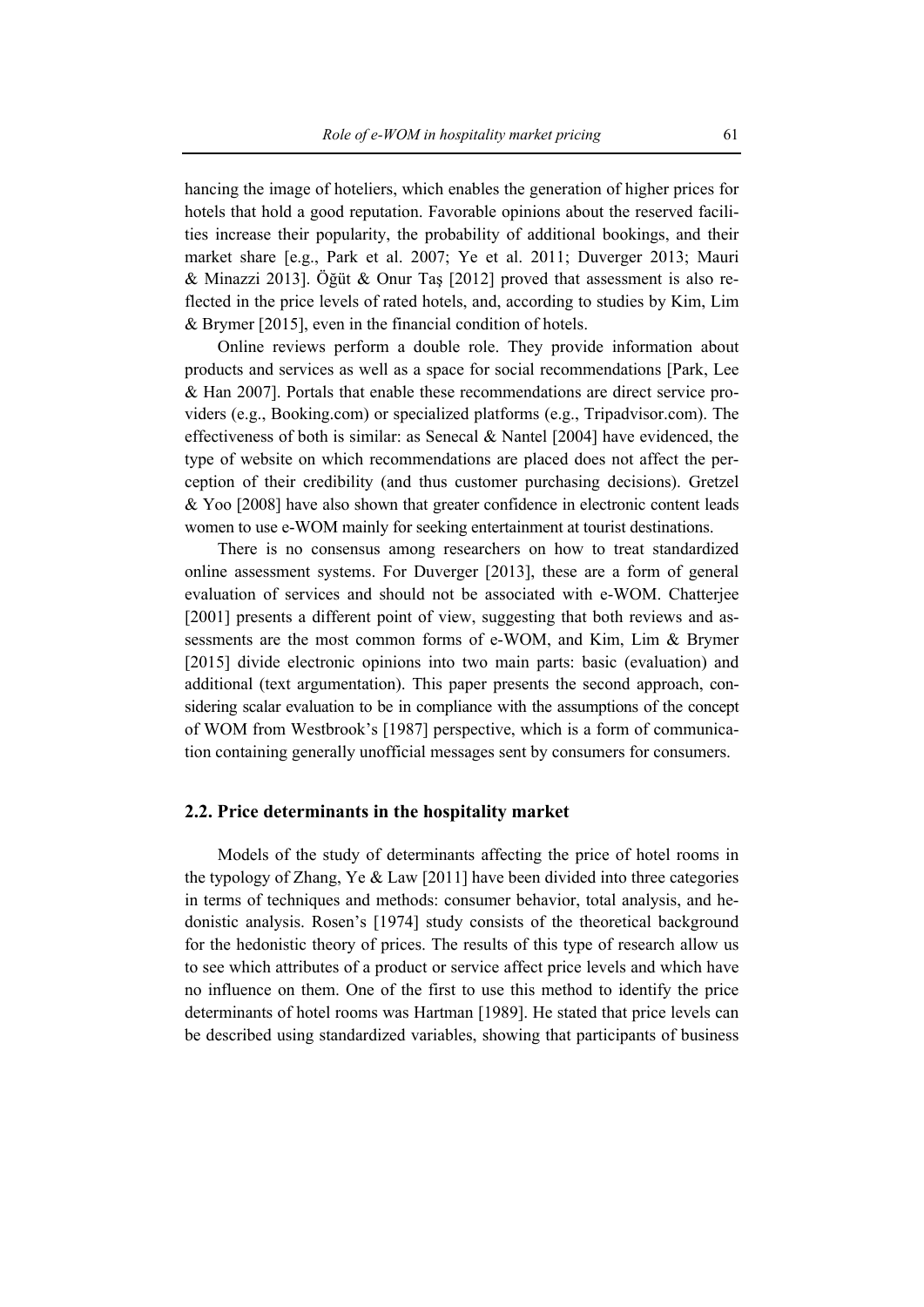trips are willing to pay more for rooms with high-quality facilities, room service, parking, and a convenient booking method.

Espinet et al. [2003] indicate significant differences in the prices of hotels located in different destinations even if they are positioned in a similar market segment. Within a single destination, the key variable explaining price variation is hotel category [e.g., Israeli 2002; Espinet et al. 2003; Collins & Parsa 2006; Law, Chan & Goh 2007; Zhang, Ye & Law 2011]. In New York, the increase in one-star hotels (on a five-star scale) ranked by the official categorization caused a price change of 35.8% [Zhang, Ye & Law 2011]. Price differences among various categories of hotels are not the same. For example, four-star hotels are significantly different in this regard than others, while the price differences between one- and two-star hotels are minimal. Price is positively affected by hotel brand recognition [Israeli 2002].

However, the attributes of a hotel are some of the most important factors in explaining room prices. The most often mentioned variables are the following: location of the property [e.g., Choi & Chu 2001; Israeli 2002; Lockyer 2005a; Collins & Parsa 2006; Thrane 2007; Liu et al. 2013], cleanliness [Lockyer 2005a; Chu & Choi 2010; Liu et al. 2013], features [e.g., Lockyer 2005a; Collins & Parsa 2006), and service quality [Choi & Chu 2001; Liu et al. 2013]. The dimension of accommodation service can also be explained by a hotel's number of rooms, age, brand, market conditions, and the number of cleaning staff per room [Israeli 2002, Hung, Shang & Wang 2010; Zhang et al. 2011]. According to Thrane (2005), even in the case of sun-and-beach package tours, the price of this kind of service is also partly influenced by hotel attributes such as a minibar, hairdryer, free parking, and distance from the downtown area.

Hoteliers adopt a strategy of price differentiation designating the sale of the same services to different groups of customers depending on the price elasticity of the cluster for a given product [Tellis 1986]. Prices in the tourism market are much more flexible than in other sectors, allowing for easier adaptation to the changing environment [Espinet et al. 2003]. The most important factors affecting price volatility in one hotel are number of available rooms [Badinelli 2000; Abrate, Fraquelli & Viglia 2012; Bayoumi et al. 2013], time left to the date of booking [Bayoumi et al. 2013], competitors' prices [Abrate, Fraquelli & Viglia 2012], length of stay [Bayoumi et al. 2013], and other external indicators. Prices are also diversified between distribution channels in order to move the stream of bookings from OTAs to the supplier's website [Toh, Raven & DeKay 2011]. As a result of this practice, the cost of renting a hotel room varies depending on demand (and selling strategy). Thus, the prices of accommodation services increase in the high season and decrease in the low season.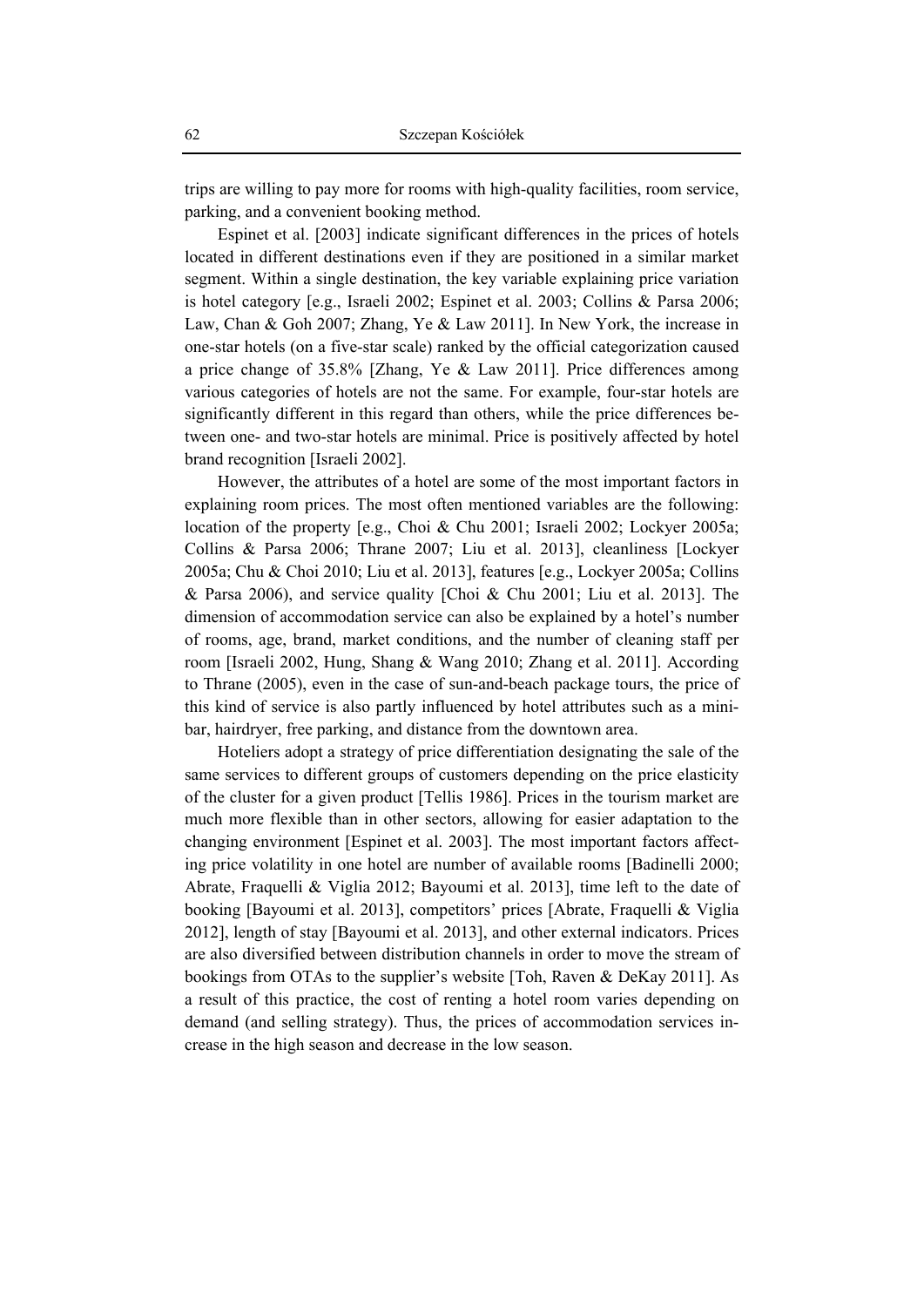#### **3. Research methods and procedure**

### **3.1. Aims of the study**

The aim of the study was to present the role of consumer ratings in the pricing of hotel rooms in the city of Cracow. The answers were in regard to the following questions:

- 1. Which of the rated features correlated with the price level of categorized hotels in Cracow, and to what extent?
- 2. Do the features correlate with the price in the same way in both the low and high seasons?
- 3. To what level are the evaluated features of hotels interdependent?

# **3.2. Sample**

When choosing the destination and origin of e-WOM, the most popular entities in this category in Poland were sought. According to data from the Central Statistical Office [GUS 2015], the biggest base of categorized hotels among all Polish cities was noted in Cracow. Tourists had 234 accommodation facilities at their disposal, 130 of which were categorized hotels. Numerical evaluations issued by the consumers were taken from the most popular site for booking accommodation in the European market: Booking.com [www 1]. Through this platform, cleanliness, comfort, location, amenities, staff, Wi-Fi quality, and the relationship between price and quality are evaluated (the similar factors were previously considered as hotel attributes influencing the level of room prices – Chapter 2.2). The evaluation takes values from 1 to 10 in accordance with a scale available on the website of the service provider. As price is treated as a dependent variable in the study, the last of these parameters was omitted in the examination.

In addition to the relationship between the assessments and price levels, this paper examined whether the described correlation differed from low to high season. Therefore, two extremes were analyzed: the months in which the occupancy rate of the hotels was highest and lowest. According to the data presented in Table 1, these periods were:

- 1. Low season: February 2017 (seasonal index for the year 2015: 51.2)
- 2. High season: August 2016 (seasonal index for the year 2015: 145.2)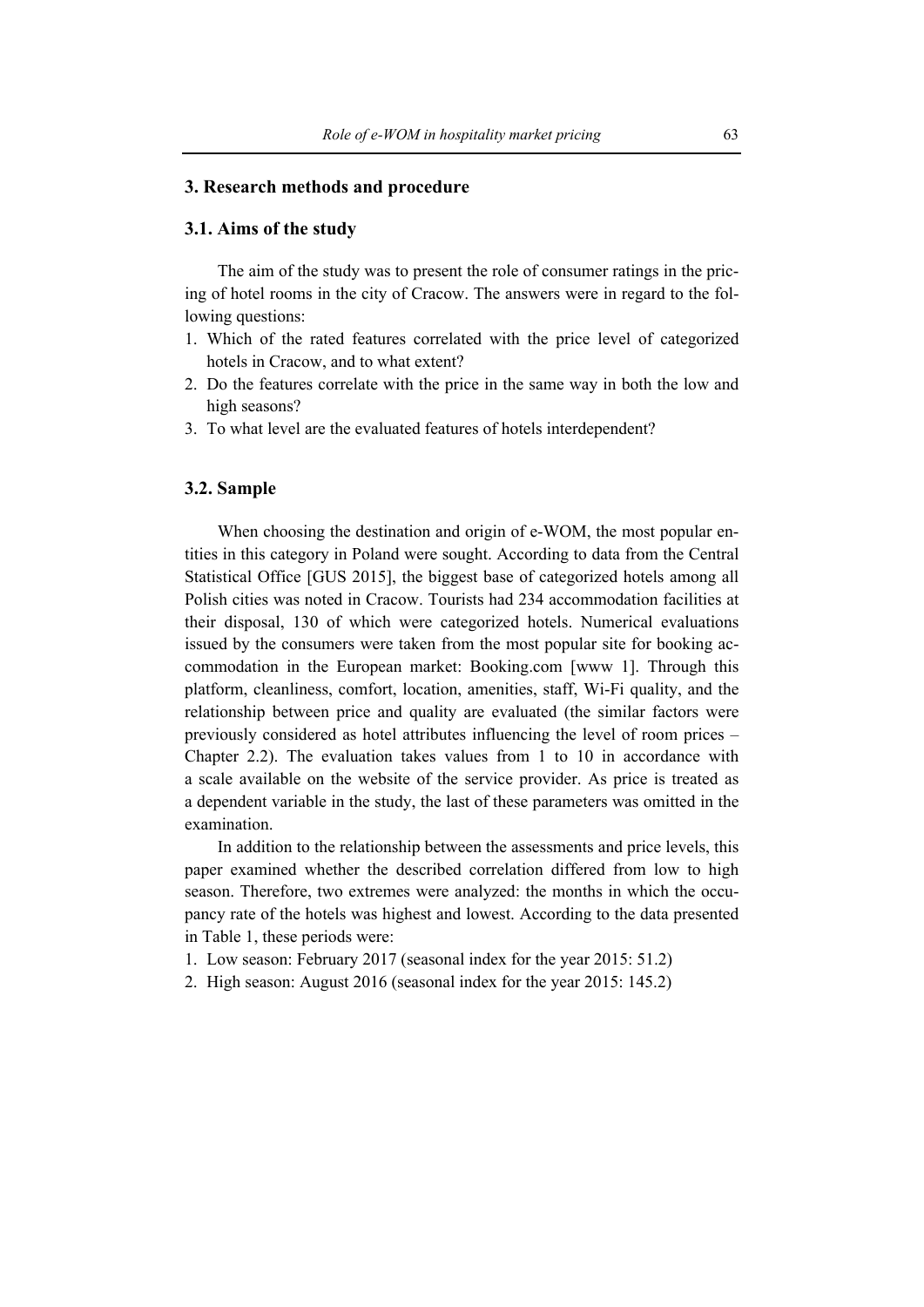| Month |                 | <b>YY</b><br>$\mathbf{r}$<br>-- | Ш    | <b>TY</b> T |            | <b>Y</b> YY | <b>ETT</b><br>$\mathbf{H}$ | ∕Ш    | IX               | $\Lambda$ | <b>TT</b><br>28 L | YH<br>$\Delta$ 11 |
|-------|-----------------|---------------------------------|------|-------------|------------|-------------|----------------------------|-------|------------------|-----------|-------------------|-------------------|
| SI    | $\sim$<br>ے ۔ ب | - - - - -                       | 82.J | 101.2       | Q<br>1/4.7 | 114.        | 13/<br>$\cdot$             | 145.2 | $\gamma$<br>12.1 | 10.3      | $- -$<br>5.6      | $- -$<br>7.O      |

**Table 1.** Seasonal index (SI) for the number of tourists arriving in Cracow in 2015

Source: Borkowski et al. [2015, p. 31].

The data from the Booking.com portal were collected on July 17, 2016. The sample covered double rooms with breakfast included in the price targeted at individual customers. The objects were selected randomly from all search engine sites for hotels in Cracow. The size of the survey sample was chosen in a way that allowed for the adoption of a maximum sampling error of 5%. Using the equation:

$$
N_{min} = \frac{N_P(\alpha^2 \cdot f(1-f))}{N_P \cdot e^2 + \alpha^2 \cdot f(1-f)}
$$
(1)

where  $N_{\text{min}}$  is the minimum sample size,  $N_P$  is the size of the population tested, **α** stands for the confidence level, **f** stands for the fraction size, and **e** is the maximum sampling error set for the estimation.

It was assumed that  $\alpha = 0.95$ ; hence the value of the normal distribution assigned to the significance level (1.96) was interposed into the formula. The size of the fraction was not known, and thus the value of  $f = 0.5$  was assumed. It was shown that the number of observations should be at least 97, and this trial number was adopted for the study.

The data indicate that prices of accommodation vary considerably depending on the rental period (Table 2). In February, it is possible to rent a hotel room in Cracow for 90 PLN, while a room will cost at least 104 PLN in August. However, prices in the most expensive hotels can reach 1,092 PLN in peak season, while they only cost 800 PLN in the low season. On average, hotel rooms cost 398 PLN in August and 282 PLN in February. In months of increased demand, prices are much more diverse (the standard deviation of prices in August is more than twice as high as in February, and the coefficient of variation for the two seasons is close to 50%).

| Variable                    | Price (season) |       | Clean- | <b>Staff</b> | Loca- | Wi-Fi | $Com-$ | <b>Facili-</b> | Ave- |
|-----------------------------|----------------|-------|--------|--------------|-------|-------|--------|----------------|------|
|                             | Low            | High  | liness |              | tion  |       | fort   | ties           | rage |
| Average                     | 282            | 398   | 8.64   | 8.61         | 8.60  | 8.20  | 8.13   | 7.94           | 8.35 |
| Standard error              | 12.4           | 19.0  | 0.08   | 0.06         | 0.09  | 0.09  | 0.09   | 0.08           | 0.07 |
| Standard deviation          | 122.4          | 187.6 | 0.75   | 0.63         | 0.91  | 0.86  | 0.89   | 0.80           | 0.69 |
| Coefficient of<br>variation | 43%            | 47%   | 9%     | 7%           | 11%   | 10%   | 11%    | 10%            | 8%   |
| Minimum                     | 90             | 104   | 5.60   | 6.50         | 6.10  | 4.40  | 4.60   | 4.70           | 5.57 |
| Maximum                     | 800            | 1,092 | 9.80   | 9.90         | 10.00 | 10.00 | 9.60   | 9.30           | 9.55 |

**Table 2.** Descriptive statistics of the sample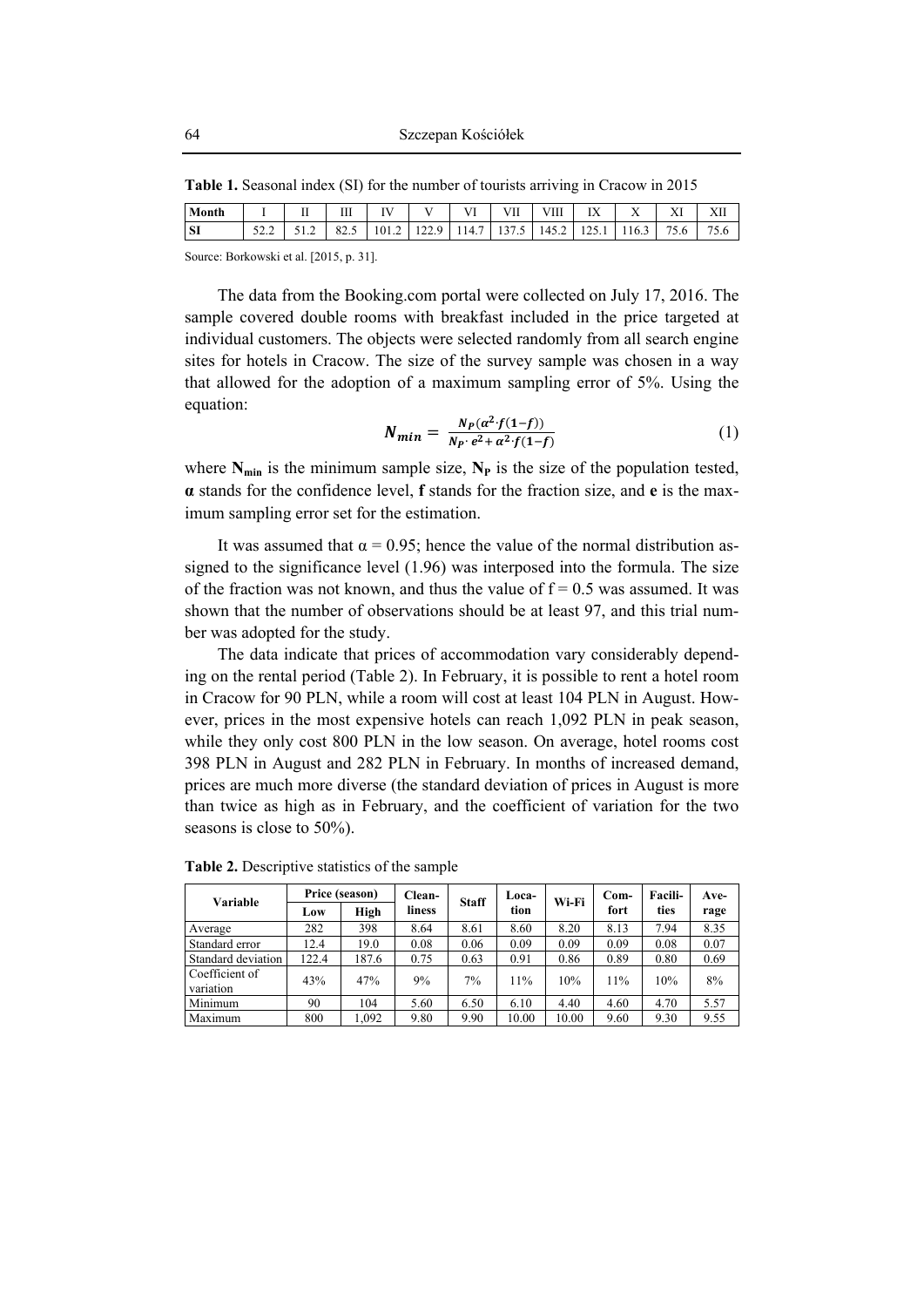Due to the selection of a unified trial for both periods, the average evaluation of each parameter remains unchanged. The most appreciated parameters in hotels in Cracow are cleanliness, location, and standard of service. The lowest level of satisfaction is observed in the rating of facilities and comfort. Average scores are in the range of 7.94-8.61; standard deviation is not greater than 0.91, standard error (SE) is less than 0.1, and coefficients of variation do not exceed 10%. All of this indicates weak data dispersal in the sample.

# **3.3. Method**

It was assumed that hotel room prices are a function of the variables of the attributes of a property. The applied approach has previously been used for explaining the online evaluation of the price levels of hotel rooms [e.g., Zhang, Ye & Law 2011; Öğüt & Onur Taş 2012] and the number of bookings [e.g., Ye et al. 2011]. The scale of Booking.com (1-10) can be treated as a Likert scale, providing guests with the opportunity to express how much they like a certain attribute of a hotel, which should be interpreted as the intensity of a given feature. The validity of the adopted approach is confirmed by Norman [2010], who claims that parametric statistics can be used with Likert data.

The study consisted of three stages. The starting point was the analysis of partial correlation between variables according to the following formula:

$$
r = \frac{\sum (x_i - \bar{x})(y_i - \bar{y})}{\sqrt{\sum (x_i - \bar{x})^2 \sum (y_i - \bar{y})^2}}\tag{2}
$$

where  $\mathbf{x}_i$  and  $\mathbf{y}_i$  define the following values of the variables **x** and **y**, whereas  $\overline{\mathbf{x}}$ and  $\bar{v}$  are the average values of these variables.

The second stage was to eliminate multicollinearity between independent variables. Hence, the tolerance factor T was calculated using the following formula:

$$
T = I - Rj^2 \tag{3}
$$

where  $\mathbf{R}_i^2$  is the coefficient of multiple correlation between one explanatory variable and the other explanatory variables (five in this study) according to the following formula:

$$
R_{j.1\ldots k} = \sqrt{1 - \frac{\det D}{\det R}}
$$
 (4)

where **DetD** is the matrix of correlation coefficients from 1 to k of variable j, and **DetR** is the matrix of correlation coefficients of variables from 1 to k. In the final model, all of the variables must have a tolerance rate above 10%.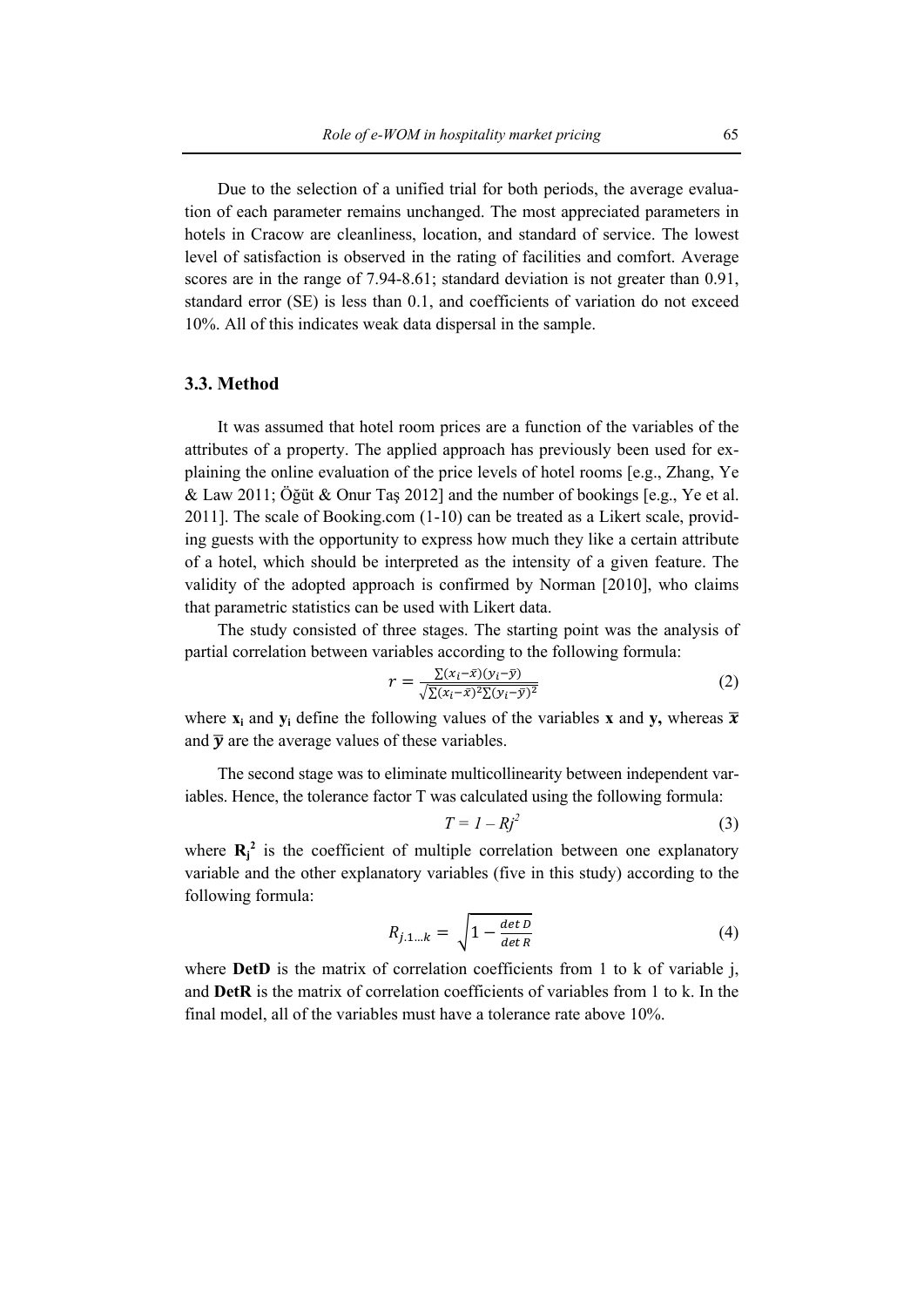The final phase of the research process was the multiple regression analysis. The ordinary least squares method (OLS) was used to estimate the formula's parameters, obtained by solving the following equation:

$$
B = (X^T X)^{-1} X^T Y \tag{5}
$$

This part of the inference was carried out in two ways for the low and high seasons, respectively. The relationship between e-WOM ratings and the prices of hospitality services in Cracow were examined using the linear, log-linear, linear- -log, and logarithmic functions. The logarithmic model was considered the more accurate for the current study (coefficient of determination was the highest) and is presented in this paper.

Thus, the final models (both studied seasons) undergoing hedonic price analysis can be presented in the following form:

In PRICE<sub>LOW-SEASONi</sub> = 
$$
\beta 0_i + \beta_1 ln_{CLEANLINESi} + \beta_2 ln_{COMFORTi} + \beta_3 ln_{LOCATIONi} +
$$
  
+  $\beta_4 ln_{FEATURESi} + \beta_5 ln_{STAFFi} + \beta_6 ln_{WFFli} + \varepsilon_i$  (6)  
In PRICE<sub>HIGH-SEASONi</sub> =  $\beta 0_i + \beta_1 ln_{CLEANLINESi} + \beta_2 ln_{COMFORTi} + \beta_3 ln_{LOCATIONi} +$ 

 $+ \beta_4 \ln_{FEATURESi} + \beta_5 \ln_{STAFFi} + \beta_6 \ln_{WI-Fli} + \varepsilon_i$  (7)

where the coefficient **β** are the ratings of the elements of the hotels from the sample identified by the index  $\mathbf{i}$  ( $\mathbf{i} = 1, ..., 97$ ).

# **4. Results**

The results of the correlation analysis (Table 3) indicate that the factors from hotel ratings are mutually interdependent to a great extent. Understandably, perceived comfort is positively correlated with cleanliness, facilities, and staff, while the evaluation of staff is correlated with cleanliness, and cleanliness with facilities. Location, which is the only assessing element not related to the quality of service and equipment, is concerned to a much lesser extent. The analysis results indicate that hoteliers do not improve one element of a hotel evaluation at the expense of another. Instead, the process of raising the perceived quality of an object occurs in a comprehensive manner, which is reflected in consumer ratings. Consequently, neglecting one asset of a hotel will cause a decrease in the perceived value of the others.

**Table 3.** Correlation analysis of independent variables

| Variable    | <b>Cleanliness</b> | Features | Comfort | <b>Staff</b> | Wi-Fi | Location |
|-------------|--------------------|----------|---------|--------------|-------|----------|
|             |                    |          |         |              |       |          |
| Cleanliness |                    | 0.95     | 0.92    | 0.81         | 0.78  | 0.56     |
| Features    | 0.95               |          | 0.94    | 0.76         | 0.74  | 0.50     |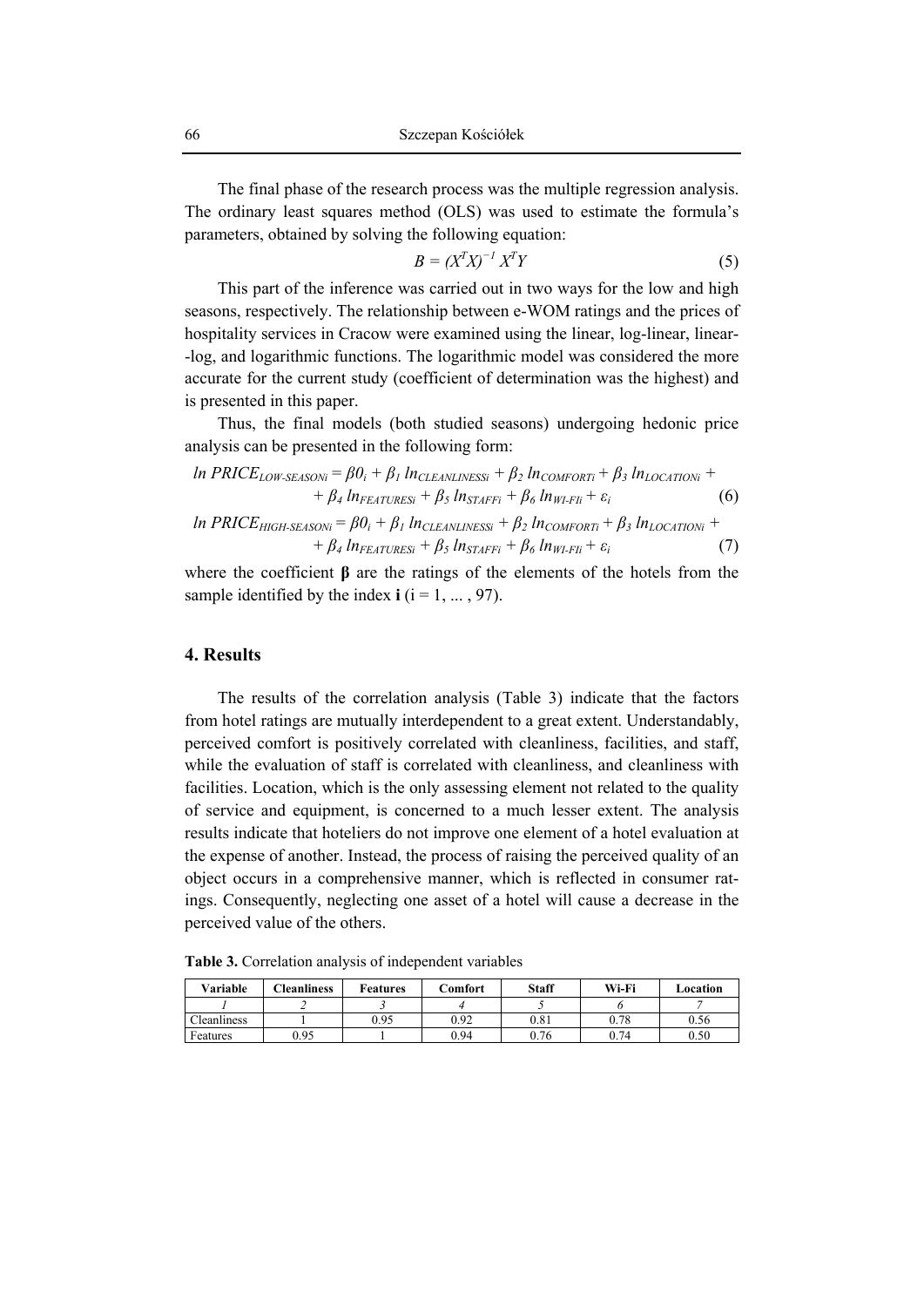#### **Table 3 cont.**

| Comfort  | 0.92 | 0.94 |      | 0.68 | 0.70 | 0.50 |
|----------|------|------|------|------|------|------|
| Staff    | 0.81 | 0.76 | 0.68 |      | 0.69 | 0.43 |
| Wi-Fi    | 0.78 | 0.74 | 0.70 | 0.69 |      | 0.43 |
| Location | 0.56 | 0.50 | 0.50 | 0.43 | 0.43 |      |

Note: All correlation coefficients were significant at  $p \le 0.01$ .

Next, the indicator of tolerability was counted (Table 4). The variables that reached the lowest Tolerance Index rates were eliminated from further estimation: cleanliness (T =  $6\%$ ) and features (T =  $7\%$ ).

**Table 4.** Tolerance index for consumer ratings of Cracow hotels

| $^{\vee}$ ariable l | <b>⊿ocation</b> | Wi-Fi  | <b>Staff</b> | .'omfort | <b>Features</b> | <b>Teanliness</b> |
|---------------------|-----------------|--------|--------------|----------|-----------------|-------------------|
| olerance            | 0.6844          | 0.3745 | J.3044       | 0.094    | 0.0677          | 0.0656            |

After determining the appropriate elements of e-WOM to select for further estimation, regression analysis was performed. The conjunction of the assessments of the individual elements of hotels with the price of accommodation in the low and high seasons in Cracow was examined (Table 5).

**Table 5.** The results of the linear model estimation for the determinants of hotel room prices

| Variable | Tolerance |             | Low season            | High season |                       |  |
|----------|-----------|-------------|-----------------------|-------------|-----------------------|--|
|          |           | Coefficient | <b>Standard error</b> | Coefficient | <b>Standard error</b> |  |
| Comfort  | 0.4043    | $1.6012***$ | 0.4166                | 1.8600***   | 0.4636                |  |
| Location | 0.7266    | $1.3485***$ | 0.3350                | $1.7400**$  | 0.3520                |  |
| Staff    | 0.4389    | 0.1544      | 0.5827                | 0.4024      | 0.6970                |  |
| Wi-Fi    | 0.4239    | $-0.2686$   | 0.4142                | $-0.4811$   | 0.4411                |  |

\*  $p < 0.05$ .

\*\*  $p < 0.01$ .

\*\*\*  $p < 0.001$ .

These results indicate that price is related to guests' opinions on comfort and location in both examined periods. Growth in the location rating by 1% causes a positive price movement: 1.35% in the low season and 1.74% in the high season. Similarly, changing the comfort evaluation by 1% has a positive influence on the change of prices by 1.60% in the low season and 1.86% in the high season. Figure 1 presents the precise fit of the model to the empirical data for February, and Figure 2 for August.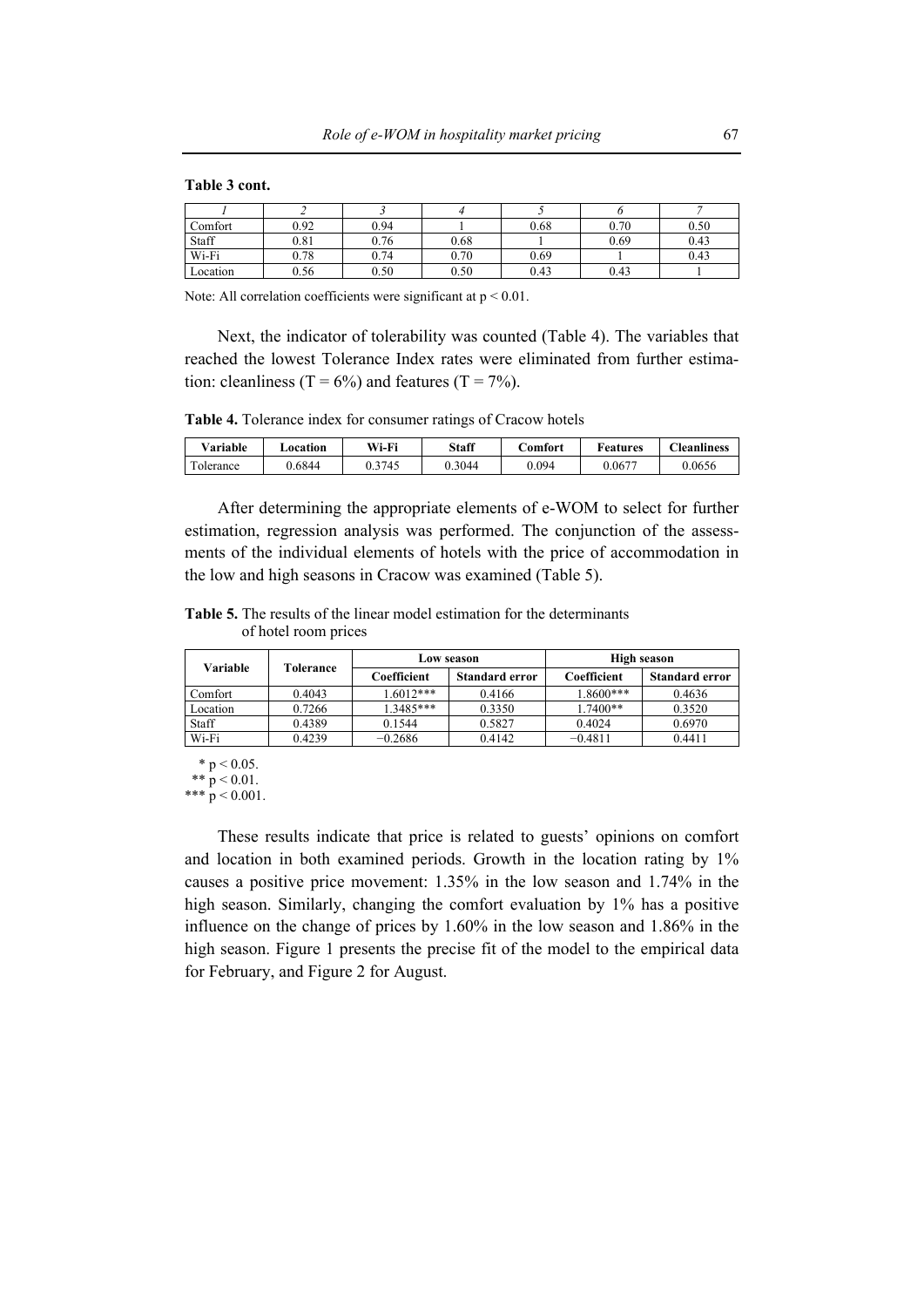

**Figure 1.** Price dispersal relative to the ratings for comfort and location in the low season

**Figure 2.** Price dispersal relative to the ratings for comfort and location in the high season



The data presented in both graphs show a large dispersion (SE for comfort amounts to 0.42 in the low season and 0.46 in the high season; SE for location is 0.33 and 0.35, respectively) mostly found outside the regression strap (indicated by a broken line) at a significant level of 0.95%. These models (low season  $F = 21.730$ ,  $p < 0.001$ ; high season  $F = 29.107$ ,  $p < 0.001$ ) show the price level of hotel rooms in Cracow to be at 48% in February and 56% in August (Table 6). Customer ratings do not explain the examined variability in a very precise way, but clearly confirm the growing importance of e-WOM in the tourism sector. Observations from the high season provide a significantly better fit to the estimated model ( $\mathbb{R}^2$  higher by nearly 8%), which means that hoteliers should adapt their price offerings to customers' expectations along with growing demand.

**Table 6.** Results of regression analysis for both seasons

| <b>Statistic</b> |        | $\mathbf{m}^2$<br>v | $\Pi$ (4: 92)       | p-value | SЕ     |
|------------------|--------|---------------------|---------------------|---------|--------|
| Low season       | 0.6970 | 0.4858              | .730<br>$^{\sim}$ 1 | 0.0000  | 0.3025 |
| High season      | 1.7474 | 0.5586              | 29.107              | 0.0000  | 0.3214 |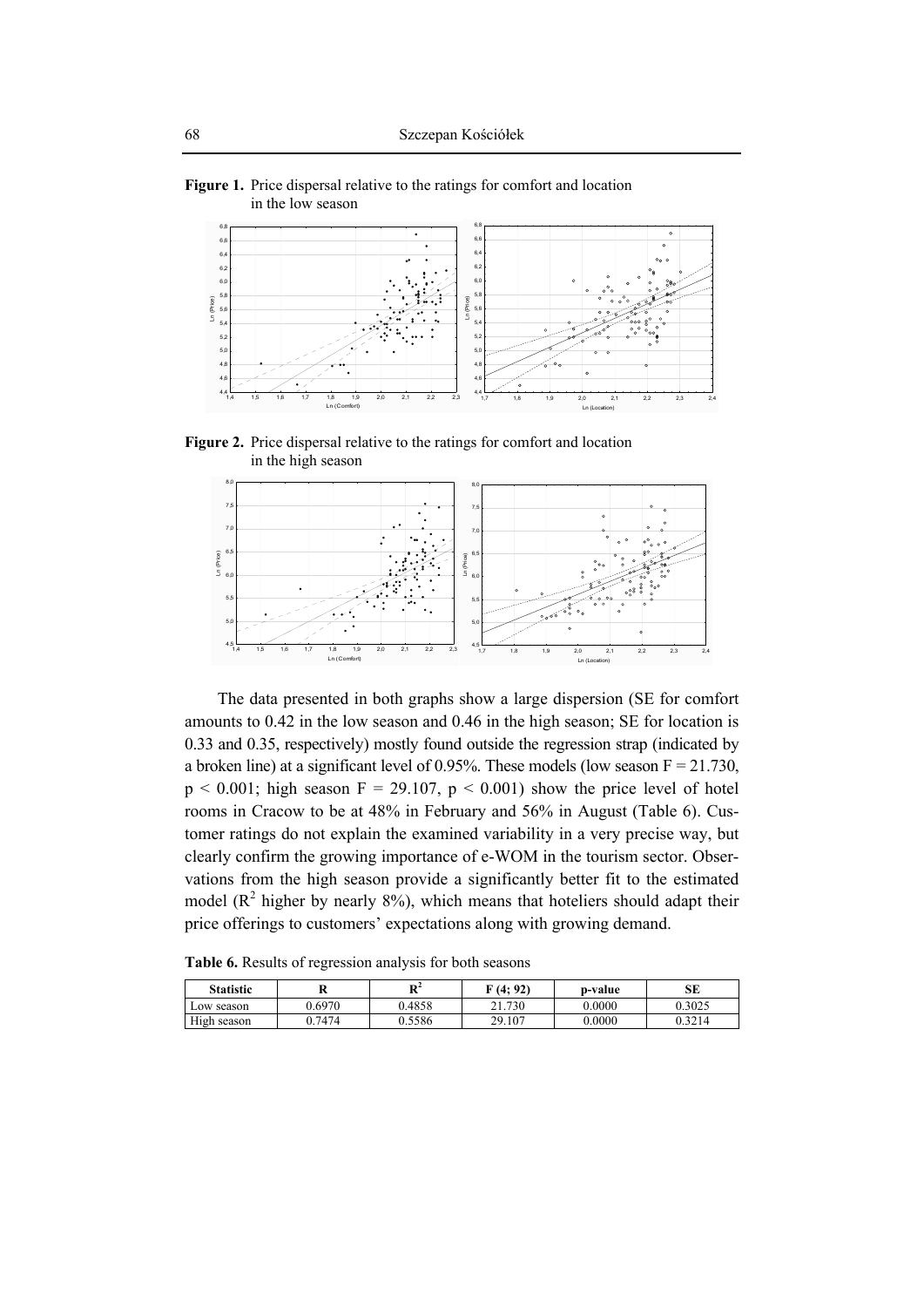The change in the evaluation of comfort and location plays a greater role in the change in price levels in the high season than in the low season, which is associated with higher consumer pressure on suppliers. In both cases, the attribute of comfort is characterized by higher price sensitivity. The coefficient for the assessment of location grows faster in the analyzed periods than the comfort variable. Therefore, hoteliers can exploit the advantage of location in the high season more than during other periods of time. Along with a decrease in the possibility of choosing parameters best suited to the requirements of the tourist (smaller number of available rooms on the market), it becomes more important to find a facility in a convenient location (as close to tourist attractions as possible). Hence, the long-term objective of hoteliers should be taking care of guests' comfort. This is the aspect that will not only result in the achievement of higher ratings for other elements (facilities), but will be the biggest contributor to the possibility of justifying an increase in prices.

#### **5. Discussion**

This article indicates which of the rated variables explain changes in hotel room prices in Cracow. In both of the examined seasons, these elements are location and comfort. This confirms the findings of the previous studies that have asserted that room quality and convenience of location are the most important characteristics affecting price  $[e.g.,$  Thrane 2007; Zhang, Ye & Law 2011]. The precise components of these two categories vary depending on the study. The location attribute applies to the differences between cities [Coenders, Espinet & Saez 2003] and distance from the center [e.g., Israeli 2002; Thrane 2007]. Size, category, brand, quality of service, age, and other selected factors were mentioned within the essential components of the hotel [Israeli 2002; Lockyer 2005b; Thrane 2007; Hung, Shang & Wang 2010; Zhang et al. 2011]. In the holiday property segment, rental prices are affected by destination, category, number of rooms, parking space, and distance from the beach [Espinet et al. 2003].

Although location was presented as the main determinant influencing hotel room prices in several studies, all of them display additional variables explaining price levels, including features, staff service, and cleanliness [Choi & Chu 2001; Lockyer 2005a; Collins & Parsa 2006; Liu et al. 2013]. All of these studies omit comfort as a factor that significantly influences the prices of hotel rooms. Nevertheless, in the current study this variable was correlated with the features, whereas the highest rate of collinearity with other independent variables was cleanliness. The price was not explained by staff ratings, but, according to the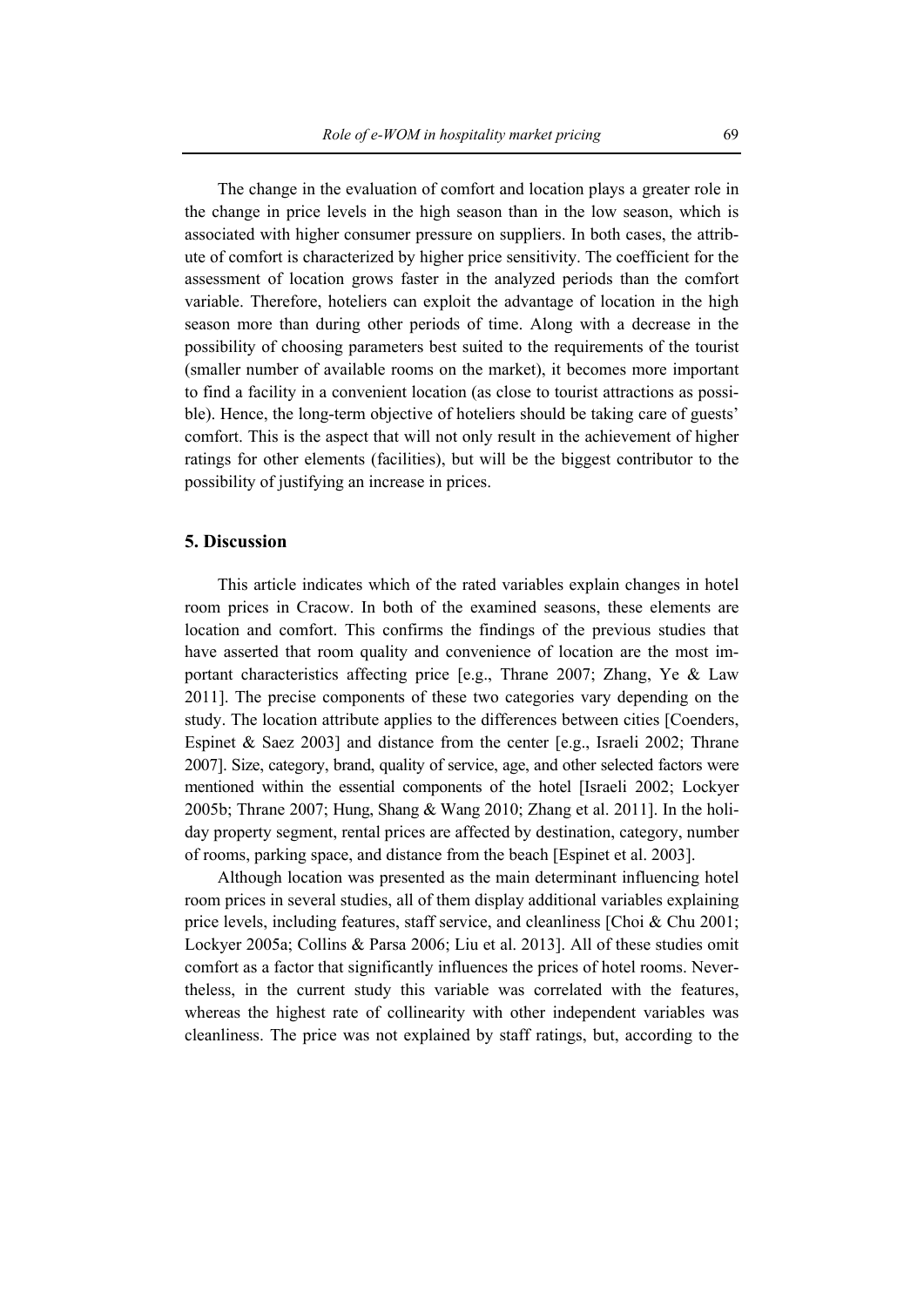suggestions of Hartline, Ross-Wooldridge & Jones [2003], the performance of this attribute forms the basis of guests' overall perception of service quality.

It should be noted that room prices are also influenced by demand [Tellis 1986; Espinet et al. 2003; Hung, Shang & Wang 2010; Abrate, Fraquelli & Viglia 2012] and the number of free rooms available [Badinelli 2000; Lockyer 2005b; Bayoumi et al. 2013], and that Booking.com is not the only distribution channel that hotels offer for reservations. Guests' expectations of hotels are also affected by hotel class [Zhang, Ye & Law 2011] and the level of online reviews [Vermeulen & Seegers 2009]. In general, therefore, it seems that the results of this study suggest that electronic consumer evaluations explain the 31% volatility of prices in the low season and 43% in the high season, confirming the relatively large role of e-WOM in accommodation pricing.

This is due to tourists' confidence in reviews posted on the Internet [Li & Hitt] 2008; Ladhari & Michaud 2015]. Customers' electronic ratings have a positive effect on the demand for rated hotels because, as Ye et al. [2011] have pointed out, a 10% improvement in evaluation causes a 4.4% increase in sales. The results of this study indicate that the location evaluation increase of 1% causes a positive 1.35% movement in the price in the low season and 1.74% in the high season, whereas a 1% increase in the comfort rating positively increases prices by 1.60% in the low season and 1.86% in the high season. These findings confirm the conclusions of previous studies by Öğüt and Onur Taş [2012] and Zhang, Ye & Law [2011]. In Paris and Berlin, a 1% increase in the electronic evaluation results in a 2.68% increase in prices [Öğüt & Onur Taş 2012], whereas in New York an increase of consumer assessments by one star (on a five-star scale) results in a 21% price increase [Zhang, Ye & Law 2011]. The findings of this study are more detailed, showing the differential role of comfort and location in online reviews, including examined variables in two very different times of the year.

### **6. Conclusions**

The main goal of the current study was to extend our knowledge of the relationship between the assessments of particular hotel attributes and their conjunction with the price of accommodation in the low and high seasons. The evidence from this investigation suggests that:

1. Low ratings for a given parameter may be associated with a poor opinion about another characteristic of the hotel (which showed multicollinearity among the independent variables).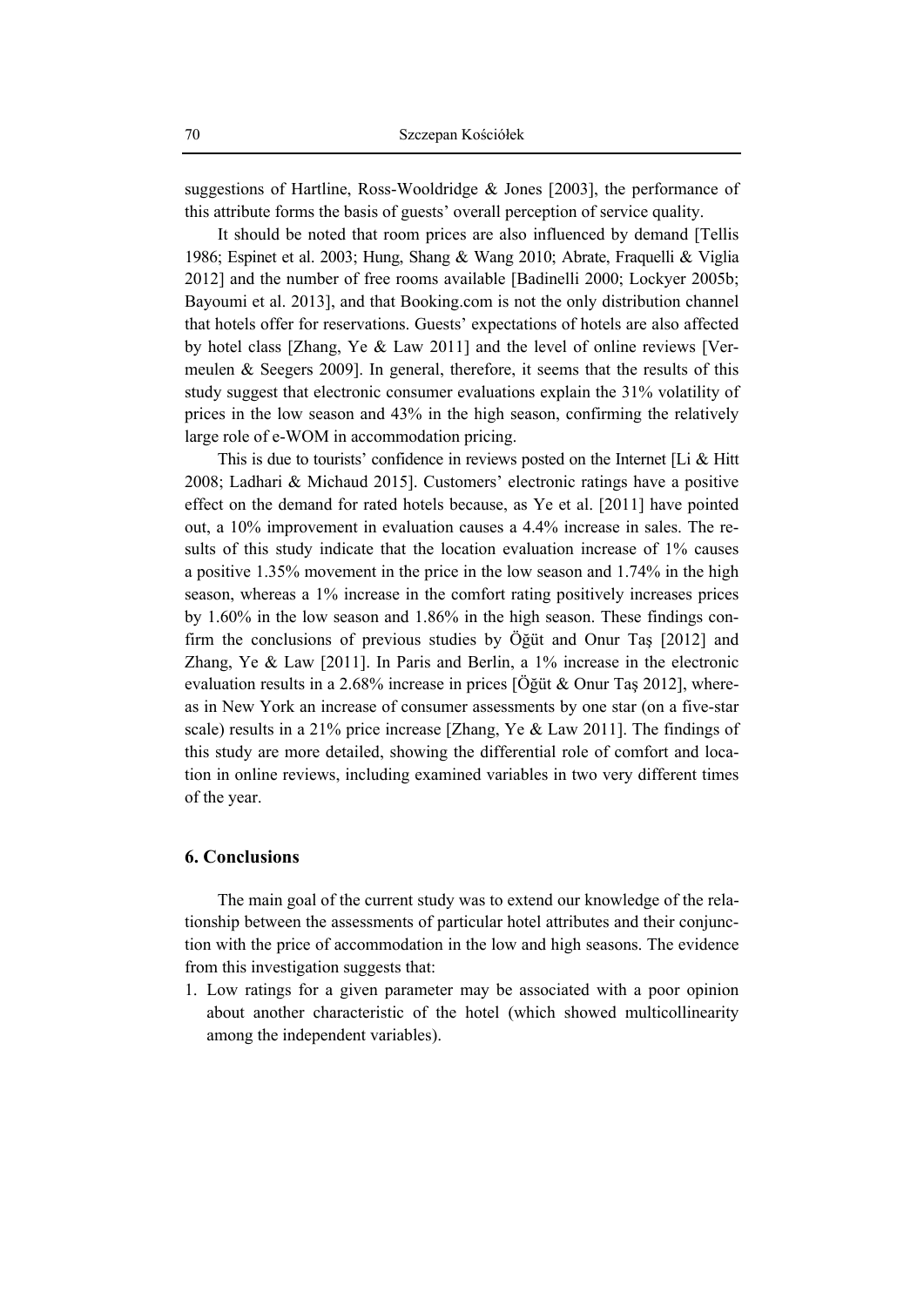- 2. Consumer opinions corresponding to the location and comfort of the hotel are related to the price of the hotel room regardless of the season.
- 3. Comfort is a variable that can explain price changes in both seasons, which in turn creates an opportunity for price increases (by improving the quality of service) even in hotels with a disadvantageous location.
- 4. Guest ratings are much more accurately reflected in the form of prices in the high season, which may be associated with the significantly increased competition for customer acquisition during this period.

The current findings add to a growing body of literature on one of the first investigations of the role of e-WOM in hospitality market pricing for the Polish market. The uniqueness of this study lies in its comparison of the role of e-WOM in relation to hotel room prices for different periods of time. The elements that have the greatest influence on price variability in both cases are the evaluation of comfort and, secondly, the location of the property. These findings support the practical recommendations for the hospitality market in Poland that ensuring comfort and having an attractive location should be a priority for those hoteliers who are interested in enhancing the prices of their offers on a rational basis.

The limitations of this study are that it covered only one Polish city and opinions collected from a single website. The paper studied the formation of prices for individual customers. It would be interesting to assess the effects of e-WOM on the B2B market, as well as to describe more accurately the price volatility in this market.

#### **References**

- Abrate G., Fraquelli G., Viglia G. (2012): *Dynamic pricing strategies: Evidence from European hotels*. "International Journal of Hospitality Management", Vol. 31(1), pp. 160-168, https://doi.org/10.1016/j.ijhm.2011.06.003.
- Arndt J. (1967): *Role of product-related conversations in the diffusion of a new product*. "Journal of Marketing Research", Vol. 4(3), pp. 291-295, https://doi.org/10. 2307/3149462.
- Badinelli R. (2000): *An optimal, dynamic policy for hotel yield management*. "European Journal of Operational Research", Vol. 121(3), pp. 476-503, https://doi.org/10. 1016/S0377-2217(99)00046-6.
- Bayoumi A.E.M., Saleh M., Atiya A.F., Aziz H.A. (2013): *Dynamic pricing for hotel revenue management using price multipliers*. "Journal of Revenue and Pricing Management", Vol. 12(3), pp. 271-285, https://doi.org/10.1057/rpm.2012.44.
- Borkowski K., Grabiński T., Seweryn R., Wilkońska A., Mazanek L., Grabińska E. (2015): *Ruch turystyczny w Krakowie w 2015 roku*. MOT, Kraków.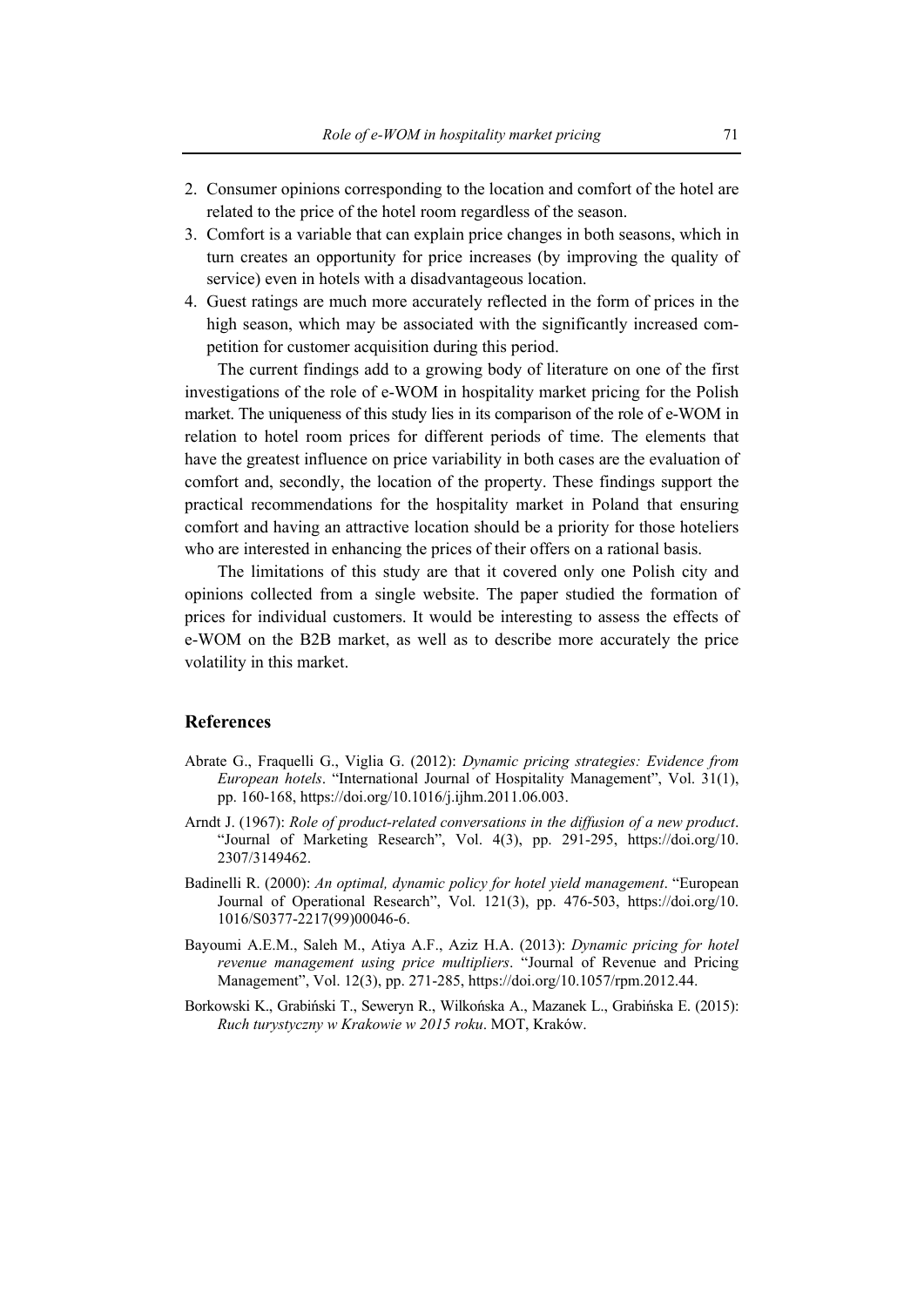- Chatterjee P. (2001): *Online reviews do consumers use them?* In: *ACR 2001 proceedings*. Eds. M. C. Gilly, J. Myers-Levy. Association for Consumer Research, Provo, UT, pp. 129-134.
- Choi T.Y., Chu R. (2001): *Determinants of hotel guests' satisfaction and repeat patronage in the Hong Kong hotel industry*. "International Journal of Hospitality Management", Vol. 20(3), pp. 277-297, https://doi.org/10.1016/S0278-4319(01) 00006-8.
- Coenders G., Espinet J.M., Saez M. (2003)*: Predicting random level and seasonality of hotel prices: A latent growth curve approach*. "Tourism Analysis", Vol. 8(1), pp. 15-31, https://doi.org/10.3727/108354203108750148.
- Collins M., Parsa H.G. (2006): *Pricing strategies to maximize revenues in the lodging industry*. "International Journal of Hospitality Management", Vol. 25(1), pp. 91-107, https://doi.org/10.1016/j.ijhm.2004.12.009.
- Duverger P. (2013): *Curvilinear effects of user-generated content on hotels' market share: A dynamic panel-data analysis*. "Journal of Travel Research", Vol. 52(4), pp. 465-478, https://doi.org/10.1177/0047287513478498.
- Espinet J.M., Saez M., Coenders G., Fluvià M. (2003): *Effect on prices of the attributes of holiday hotels: A hedonic price approach*. "Tourism Economics", Vol. 9, No. 2, pp. 165‐177, https://doi.org/10.5367/000000003101298330.
- Gretzel U., Yoo K.H. (2008): *Use and impact of online travel reviews*. "Information and Communication Technologies in Tourism 2008", pp. 35-46, https://doi.org/10. 1007/978-3-211-77280-5\_4.
- GUS (2015): *Turystyka w województwie małopolskim. Opracowanie sygnalne nr 3*. www.krakow.stat.gov.pl/ (access: 21.05.2017).
- Hartline M.D., Ross-Wooldridge B., Jones K.C. (2003): *Guest perceptions of hotel quality: Determining which employee groups count most*. "Cornell Hotel and Restaurant Administration Quarterly", Vol. 44(1), pp. 43-52, https://doi.org/10.1016/S0010- 8804(03)90045-0.
- Hartman R.S. (1989): *Hedonic methods for evaluating product design and pricing strategies*. "Journal of Economics and Business", Vol. 41(3), pp. 197‐212, https://doi.org/10.1016/0148-6195(89)90018-0.
- Hung W.T., Shang J.K., Wang F.C. (2010): *Pricing determinants in the hotel industry: Quantile regression analysis*. "International Journal of Hospitality Management", Vol. 29(3), pp. 378-384, https://doi.org/10.1016/j.ijhm.2009.09.001.
- Israeli A.A. (2002): *Star rating and corporate affiliation: Their influence on room price and performance of hotels in Israel*. "International Journal of Hospitality Management", Vol. 21(4), pp. 405-424, https://doi.org/10.1016/S0278-4319(02)00037-3.
- Kim W.G., Lim H., Brymer R.A. (2015): *The effectiveness of managing social media on hotel performance*. "International Journal of Hospitality Management", Vol. 44, pp. 165-171, https://doi.org/10.1016/j.ijhm.2014.10.014.
- Ladhari R., Michaud M. (2015): *eWOM effects on hotel booking intentions, attitudes, trust, and website perceptions*. "International Journal of Hospitality Management", Vol. 46, pp. 36-45, https://doi.org/10.1016/j.ijhm.2015.01.010.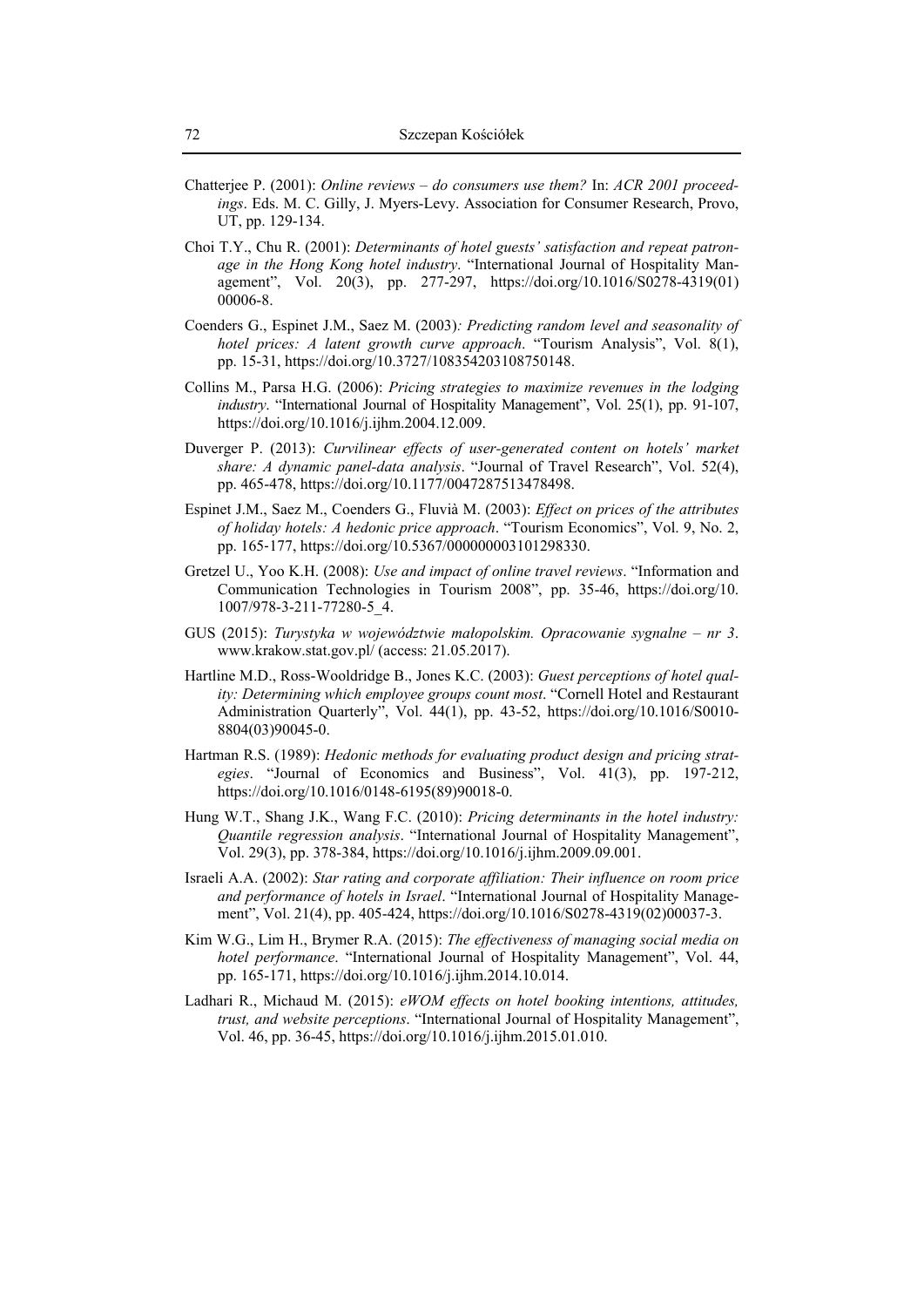- Law R., Chan I., Goh C. (2007): *Where to find the lowest hotel room rates on the internet: The case of Hong Kong*. "International Journal of Contemporary Hospitality Management", Vol. 19(6), pp. 495-506, https://doi.org/10.1108/09596110710775156.
- Li X., Hitt L.M. (2008): *Self-selection and information role of online product reviews*. "Information Systems Research", Vol. 19(4), pp. 456-474, https://doi.org/10.1287/ isre.1070.0154.
- Liu S., Law R., Rong J. et al. (2013): *Analyzing changes in hotel customers' expectations by trip mode*. "International Journal of Hospitality Management", Vol. 34, pp. 359-371, https://doi.org/10.1016/j.ijhm.2012.11.011.
- Lockyer T. (2005a): *Understanding the dynamics of the hotel accommodation purchase decision*. "International Journal of Contemporary Hospitality Management", Vol. 17(6), pp. 481-492, https://doi.org/10.1108/09596110510612121.
- Lockyer T. (2005b): *The perceived importance of price as one hotel selection dimension*. "Tourism Management", Vol. 26(4), pp. 529-537, https://doi.org/10.1016/j. tourman.2004.03.009.
- Luo Q., Zhong D. (2015): *Using social network analysis to explain communication characteristics of travel-related electronic word-of-mouth on social networking sites*. "Tourism Management", Vol. 46, pp. 274-282, https://doi.org/10.1016/j. tourman.2014.07.007.
- Mauri A.G., Minazzi R. (2013): *Web reviews influence on expectations and purchasing intentions of hotel potential customers*. "International Journal of Hospitality Management", Vol. 34, pp. 99-107, https://doi.org/10.1016/j.ijhm.2013.02.012.
- Nielsen Company (2014): *E-commerce. Evolution or revolution?* www.nielsen.com (access: 21.05.2017).
- Norman G. (2010): *Likert scales, levels of measurement and the "laws" of statistics*. "Advances in Health Sciences Education", Vol. 15(5), pp. 625-632, https://doi.org/ 10.1007/s10459-010-9222-y.
- Öğüt H., Onur Taş B.K. (2012): *The influence of internet customer reviews on the online sales and prices in hotel industry*. "The Service Industries Journal", Vol. 32, No. 2, February, pp. 197-214, http://dx.doi.org/10.1080/02642069.2010.529436.
- Park D.H., Lee J., Han I. (2007): *The effect of on-line consumer reviews on consumer purchasing intention: The moderating role of involvement*. "International Journal of Electronic Commerce", Vol. 11(4), pp. 125-148.
- Rosen S. (1974): *Hedonic prices and implicit markets: Product differentiation in pure competition*. "Journal of Political Economy", Vol. 82(1), pp. 34-55, https://doi.org/ 10.1086/260169.
- Senecal S., Nantel J. (2004): *The influence of online product recommendations on consumers' online choices*. "Journal of Retailing", Vol. 80(2), pp. 159-169, https://doi.org/10.1016/j.jretai.2004.04.001.
- Tellis G. (1986): *Beyond the many faces of price: An integration of pricing strategies*. "Journal of Marketing", Vol. 50(4), pp. 146-160, https://doi.org/10.2307/1251292.